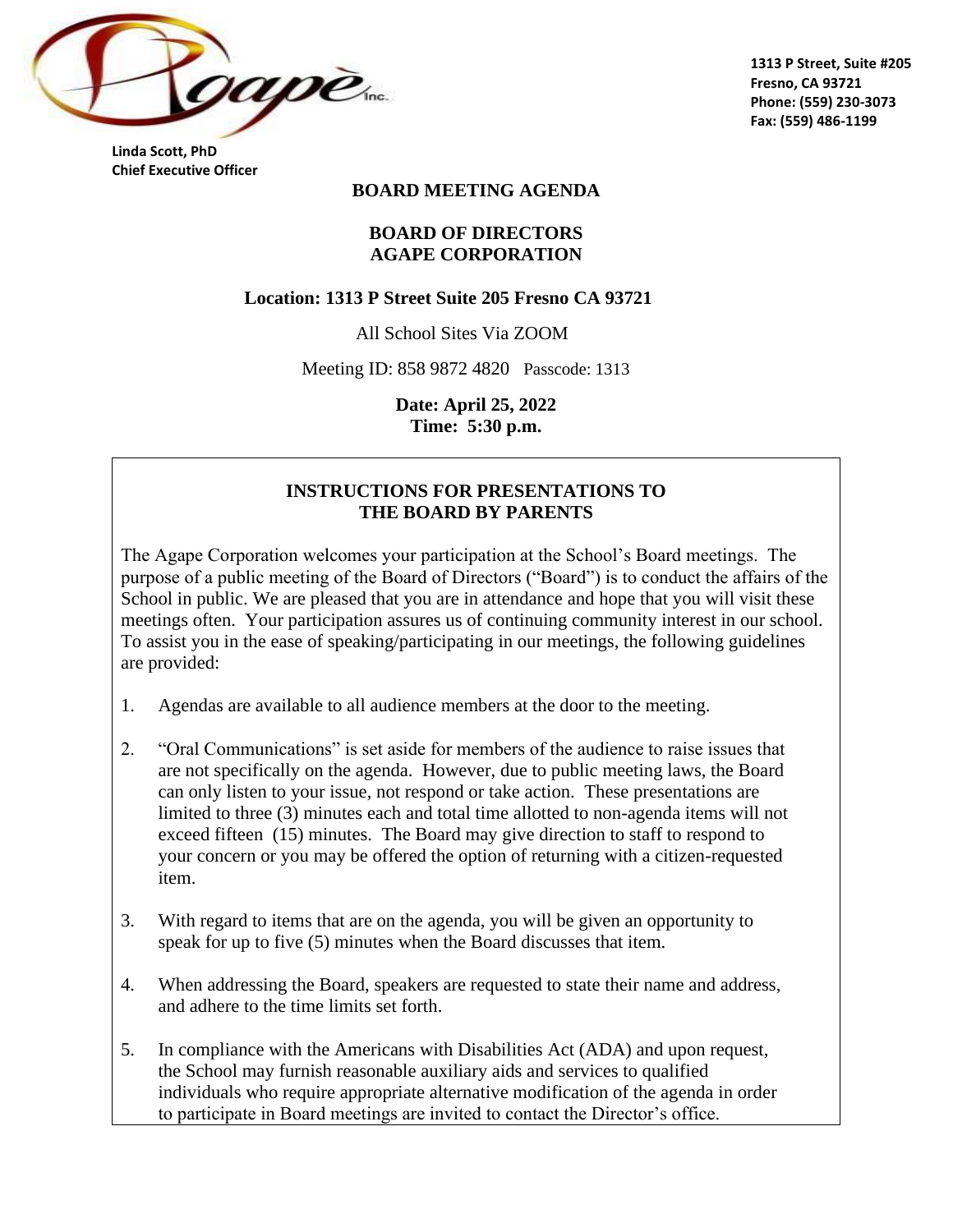

**Linda Scott, PhD Chief Executive Officer** 

### **I. PRELIMINARY**

#### **A. CALL TO ORDER** Meeting was called to order by the Board Chair at \_\_\_\_\_\_\_\_\_\_\_\_\_\_\_\_\_\_\_\_\_\_\_\_\_\_\_\_\_\_

### **B. ROLL CALL**

|                                                                        | Present | Absent |
|------------------------------------------------------------------------|---------|--------|
| <b>Board of Directors</b>                                              |         |        |
| Everett Cowings Jr., President                                         |         |        |
| Christina Rodriguez, Secretary                                         |         |        |
| Gloreta Johnson, Treasurer                                             |         |        |
| <b>Members (Interim)</b><br>Christina Rodriguez, Parent Representative |         |        |
| <b>Staff</b>                                                           |         |        |
| Dr. Linda Scott, Chief Executive Officer                               |         |        |
| David Graves, Agape CPA                                                |         |        |

## **II. CONSENT AGENDA ITEMS**

All matters listed under the consent agenda are considered by the Board to be routine and will be approved/enacted by the Board in one motion in the form listed below. Unless specifically requested by a Board member for further discussion or removed from the agenda, there will be no discussion of these items prior to the Board votes on them. The director recommends approval of all consent agenda items.

**A.** Review Feb 17, 2022 Board Meeting minutes. Approval is recommended.

| It is recommended that the Board approve Consent Agenda Item A Motion: ___ Action: |               |  |
|------------------------------------------------------------------------------------|---------------|--|
|                                                                                    | Second: Vote: |  |

## **III. COMMUNICATIONS**

**A.** ORAL COMMUNICATIONS – PUBLIC COMMENTS: Non-agenda items: no individual presentation shall be for more than five (5) minutes and the total time for this purpose shall not exceed fifteen (15) minutes. Ordinarily, Board members will not respond to presentations and no action can be taken. However, the Board may give direction to staff following a presentation.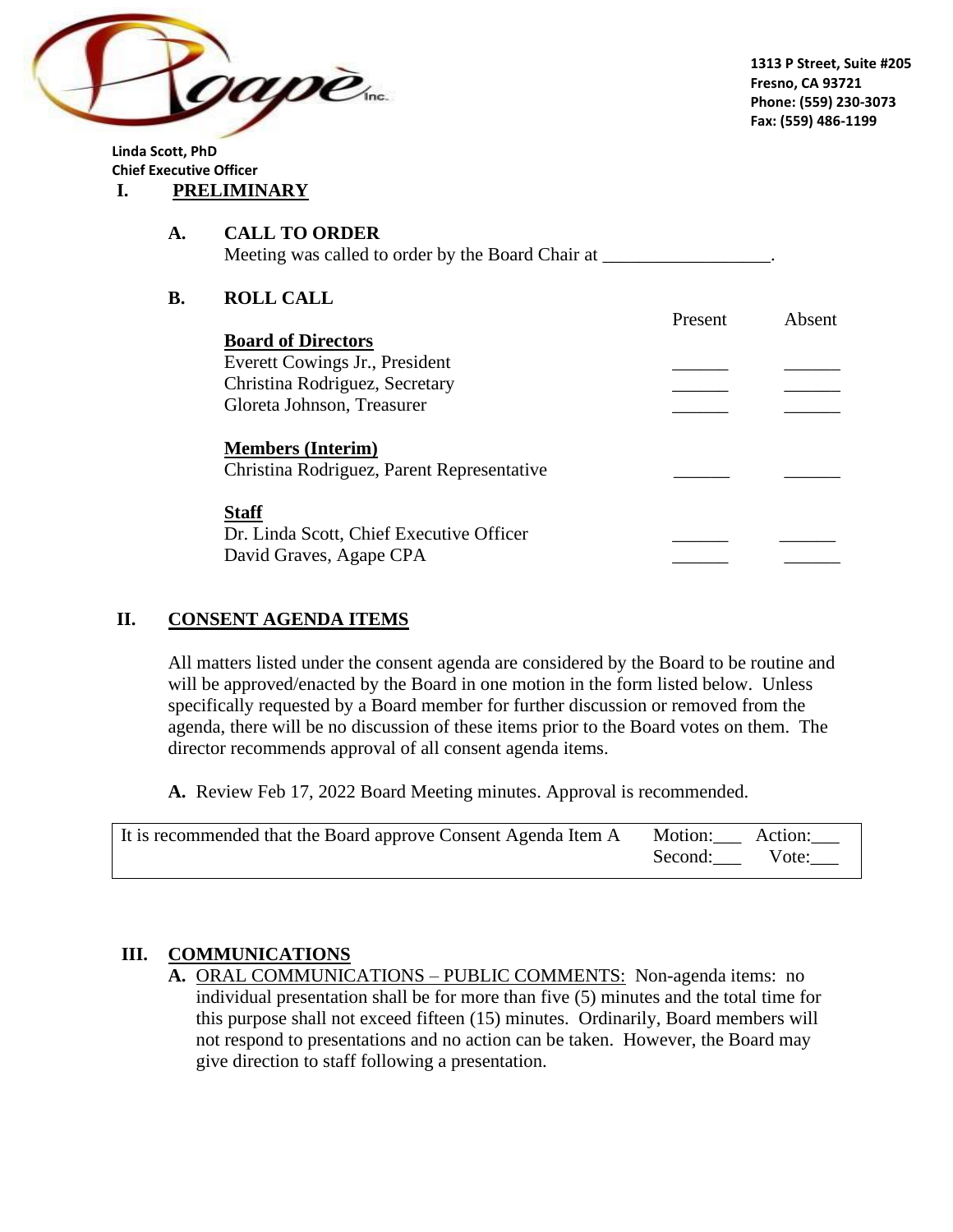

**Linda Scott, PhD Chief Executive Officer IV. AGAPE UPDATE**

- ABHES Accreditation preliminary Visit
- CTEIG MOU

# **V. CARTER G. WOODSON PROGRAMMING UPDATE**

- LCAP Parent Survey Data
- LCAP Student Survey Data
- Board Data Review
- CARES Act reports
- CSI Reports

# **VI. W.E.B. DuBois PROGRAMMING UPDATE**

- LCAP Parent Survey Data
- LCAP Student Survey Data
- Board Data Review
- CARES Act reports
- CSI Reports

## **VII. AGAPE ACTION ITEMS**

**A.** Review and Discuss to reimburse Nutrition Account to the General Account for Salaries of Catering Staff. Approval is recommended.

| It is recommended that the Board approve Action Item A | Motion: Action: |  |
|--------------------------------------------------------|-----------------|--|
|                                                        | Second: Vote:   |  |

### **B.** Review and Discuss CTEIG MOU. Approval is recommended.

| It is recommended that the Board approve Action Item B | Motion: Action: |  |
|--------------------------------------------------------|-----------------|--|
|                                                        | Second: Vote:   |  |

# **VIII. CARTER G. WOODSON ACTION ITEMS**

**A.** Review and Discuss LCAP Surveys. Approval is recommended.

| It is recommended that the Board approve Action Item A | Motion: Action: |  |
|--------------------------------------------------------|-----------------|--|
|                                                        | Second: Vote:   |  |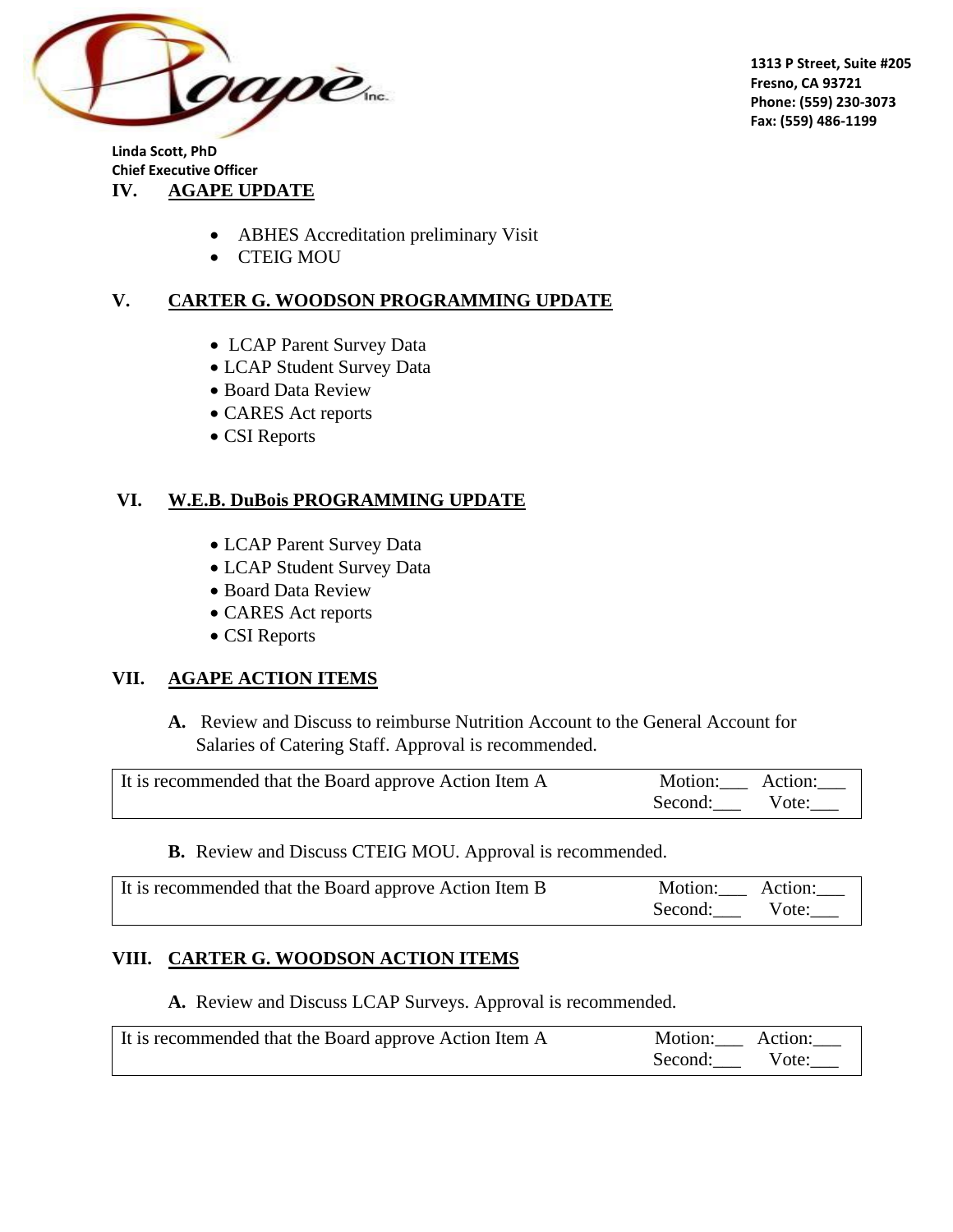

**Linda Scott, PhD Chief Executive Officer** 

**B.** Review and Discuss Board Data Review. Approval is recommended.

| It is recommended that the Board approve Action Item B | Motion: Action: |
|--------------------------------------------------------|-----------------|
|                                                        | Second: Vote:   |

**C.** Review and Discuss CARES Act Reporting through March 31, 2022. Approval is recommended.

| It is recommended that the Board approve Action Item C | Motion: Action: |  |
|--------------------------------------------------------|-----------------|--|
|                                                        | Second: Vote:   |  |

**D.** Review and Discuss CSI Reports. Approval is recommended.

| It is recommended that the Board approve Action Item D | Motion: Action: |  |
|--------------------------------------------------------|-----------------|--|
|                                                        | Second: Vote:   |  |

### **IX. W.E.B. DuBOIS ACTION ITEMS**

**A.** Review and Discuss LCAP Surveys. Approval is recommended.

| It is recommended that the Board approve Action Item A | Motion: Action: |  |
|--------------------------------------------------------|-----------------|--|
|                                                        | Second: Vote:   |  |

**B.** Review and Discuss Board Data Review. Approval is recommended.

| It is recommended that the Board approve Action Item C | Motion: Action: |  |
|--------------------------------------------------------|-----------------|--|
|                                                        | Second: Vote:   |  |

### **C.** Review and Discuss CARES Act Reporting through March 31, 2022. Approval is recommended.

| It is recommended that the Board approve Action Item C | Motion: Action: |  |
|--------------------------------------------------------|-----------------|--|
|                                                        | Second: Vote:   |  |

### **D.** Review and Discuss CSI Reports. Approval is recommended.

| It is recommended that the Board approve Action Item D | Motion: Action: |  |
|--------------------------------------------------------|-----------------|--|
|                                                        | Second: Vote:   |  |

**The meeting will now convene to closed session to discuss the following matters described in Section VII.**

# **X. EXECUTIVE SESSION (CLOSED TO THE PUBLIC)**

• None